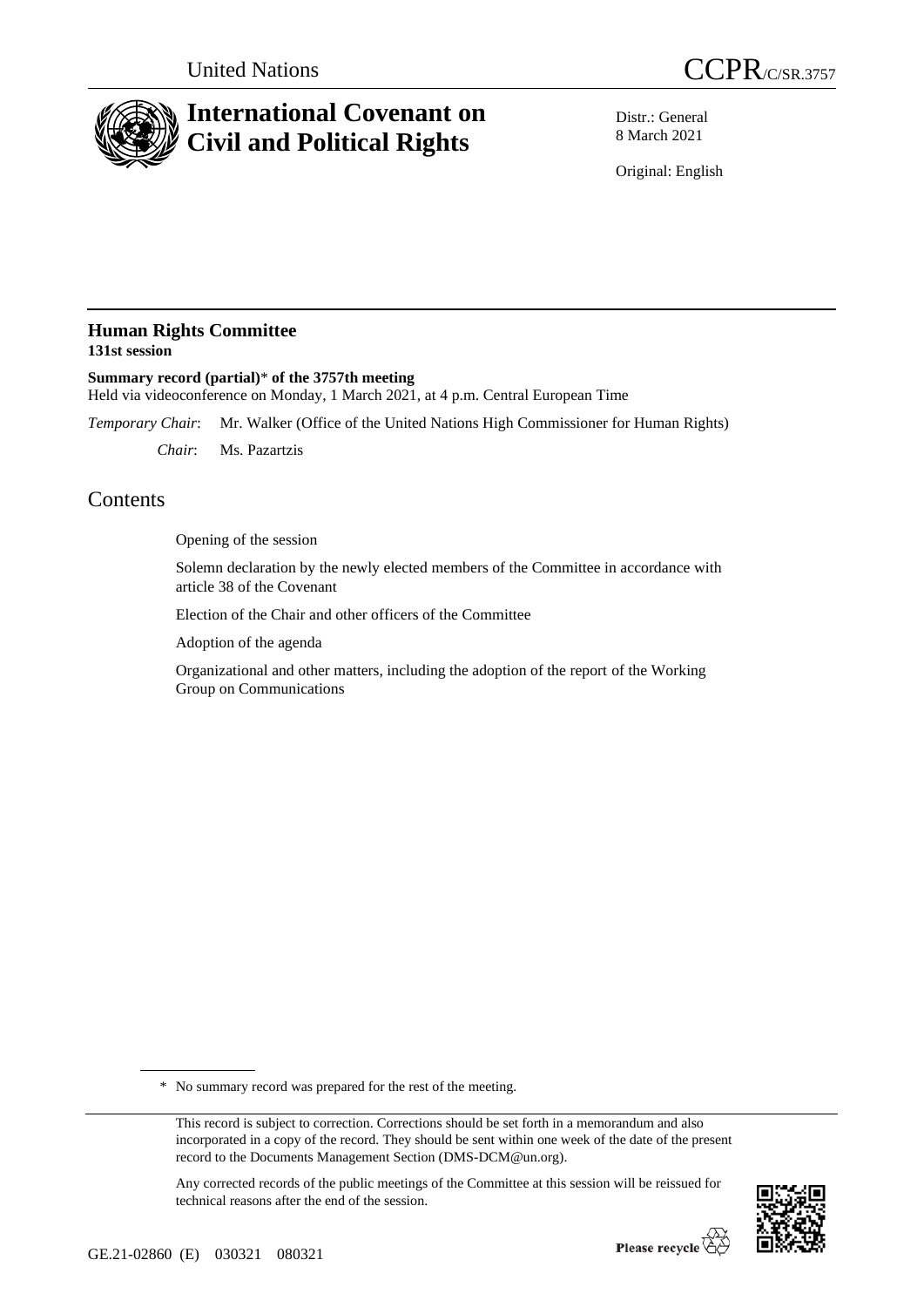*The meeting was called to order at 4 p.m.*

#### **Opening of the session**

*Opening statement by the representative of the Secretary-General of the United Nations*

1. **Mr. Cissé-Gouro** (Office of the United Nations High Commissioner for Human Rights) said that he was pleased to declare open the Committee's 131st session, which was being held online. He wished to warmly welcome the six new members of the Committee, who came with a wealth of knowledge and experience.

2. The Committee was meeting at a time of unique challenges for the human rights system. The ongoing coronavirus disease (COVID-19) pandemic posed a threat to the rights of many people around the world. It was a time of disinformation, forced evictions, economic hardship and growing inequality. Protection had been much discussed but, in the context of human rights, inadequately ensured. However, the crisis was also an opportunity to build back better, focusing on the protection of human rights. The Committee had already begun that process and was leading the way in closing the human rights protection gap. Since the beginning of the pandemic, it had adopted a significant amount of jurisprudence, including Views on 153 individual communications and a groundbreaking general comment on the right of peaceful assembly.

3. He wished to commend the Committee on its decision to resume constructive dialogues with States parties remotely, on an exceptional basis, while it was unable to hold meetings in person owing to the pandemic. He was glad to see that the online review process included interaction with civil society and other stakeholders. He also welcomed the Committee's unwavering commitment to continuing its consideration of individual communications and was pleased to note that it planned to consider 28 draft communications and a draft report on follow-up to Views over the course of the session.

4. Regrettably, the General Assembly had not approved the request for additional staff to assist the treaty bodies with their increased workload. However, the Office continued to do its utmost to support the treaty bodies in their work and to look actively for solutions to the problems that they faced. The Secretary-General had reaffirmed that commitment in his opening statement to the Human Rights Council the previous week by appealing to all Member States to ensure that the treaty bodies had the necessary resources to carry out their mandates.

5. Lastly, he wished to express his appreciation for the work of the outgoing Bureau and to extend his best wishes to the Committee for a productive online session.

#### **Solemn declaration by the newly elected members of the Committee in accordance with article 38 of the Covenant**

6. *At the invitation of the Temporary Chair, the new members of the Committee – Ms. Bassim, Mr. El Haiba, Mr. Gómez Martínez, Mr. Soh, Ms. Kpatcha Tchamdja and Mr. Yigezu – solemnly undertook to discharge their duties as members of the Human Rights Committee independently, impartially and conscientiously.*

#### **Election of the Chair and other officers of the Committee**

7. **Mr. Santos Pais** nominated Ms. Pazartzis for the office of Chair, in view of her extensive experience as a member and former Vice-Chair of the Committee, her professional expertise and her sound judgment.

8. **Ms. Abdo Rocholl** seconded the nomination, noting that Ms. Pazartzis had helped the Committee to overcome the challenges posed by the pandemic and had demonstrated commitment to the principle of multilingualism. She pointed out that electing a woman to the position of Chair would send a strong message at a time when there had been considerable backsliding in some parts of the world with respect to the right of women to participate in political and public life.

9. **Mr. Furuya**, on behalf of the members from Asia-Pacific States, seconded the nomination.